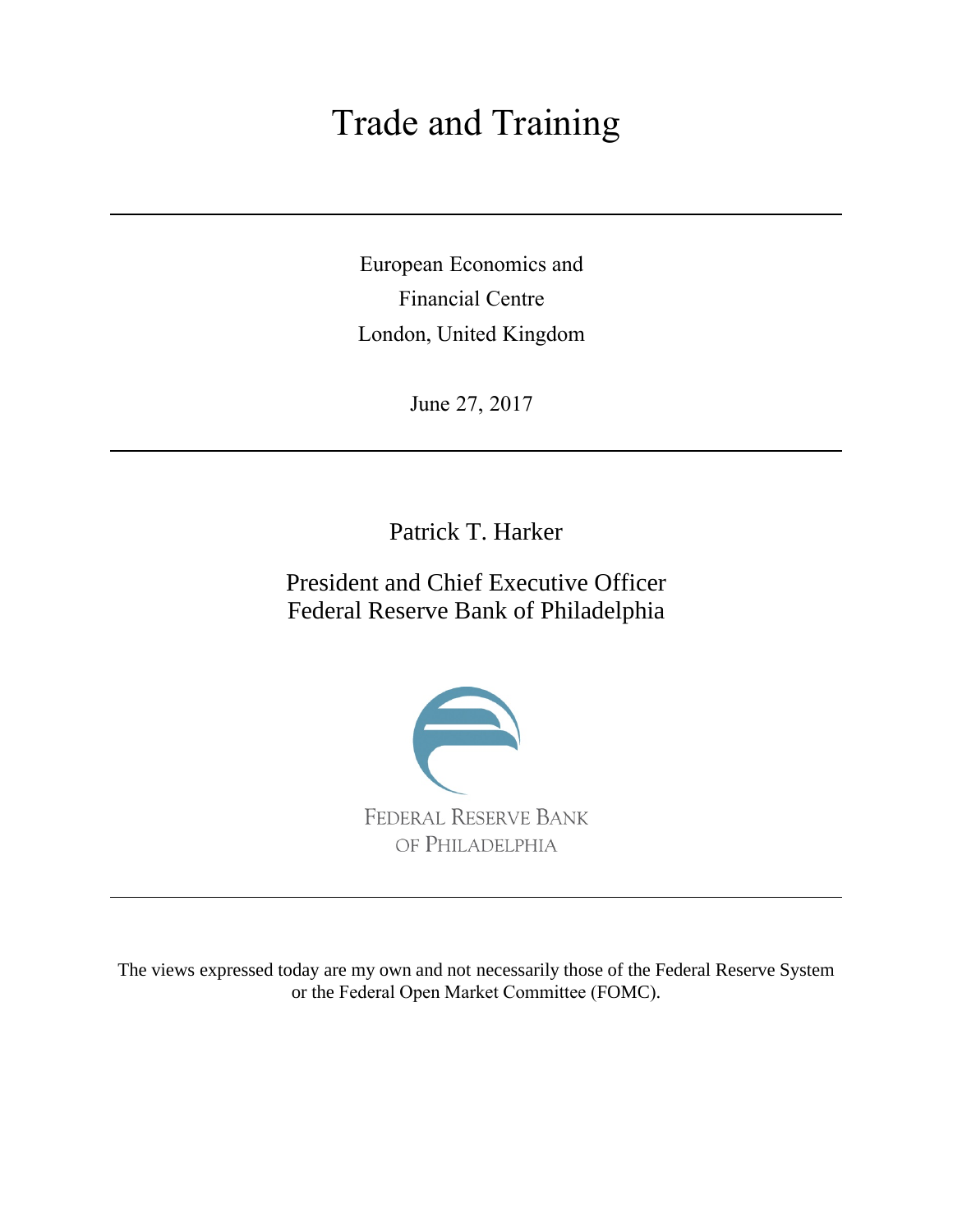### **Trade and Training**

European Economics and Financial Centre London, United Kingdom

June 27, 2017

Patrick T. Harker President and Chief Executive Officer Federal Reserve Bank of Philadelphia

Good afternoon and thank you. It's a pleasure to be in London and a special pleasure to be standing in the truly beautiful Palace of Westminster.

People generally invite a Fed president to speak about the U.S. economy, and I certainly plan to oblige. So today, I'd like to start with an outlook and discussion of my view of the path of monetary policy. But I'd also like to address something that binds not just our two countries but nations across the globe: international trade.

I'm standing in a building that is steeped in history and tradition, from Black Rod and the Queen's Speech to the dragging of the Speaker in the House of Commons. So, I feel a need to honor that tradition by sharing one of our own. And while our history is obviously shorter in term than yours, this is nonetheless a time-honored Fed custom: the standard disclaimer that the views I express today are mine alone and do not necessarily reflect those of anyone else in the Federal Reserve System including my colleagues on the Federal Open Market Committee (FOMC).

# **U.S. Outlook**

With that, I'll start off with a snapshot of the American economy.

Growth for 2017 so far is more or less what we expected. The first quarter was relatively weak, which has been the case for first quarters over the past several years. That's what we've come to expect at this point, so it's not cause for alarm. This year's 1.2 percent Q1 growth was influenced by factors I believe are transient, like weather, seasonality, and low inventory investment. I

1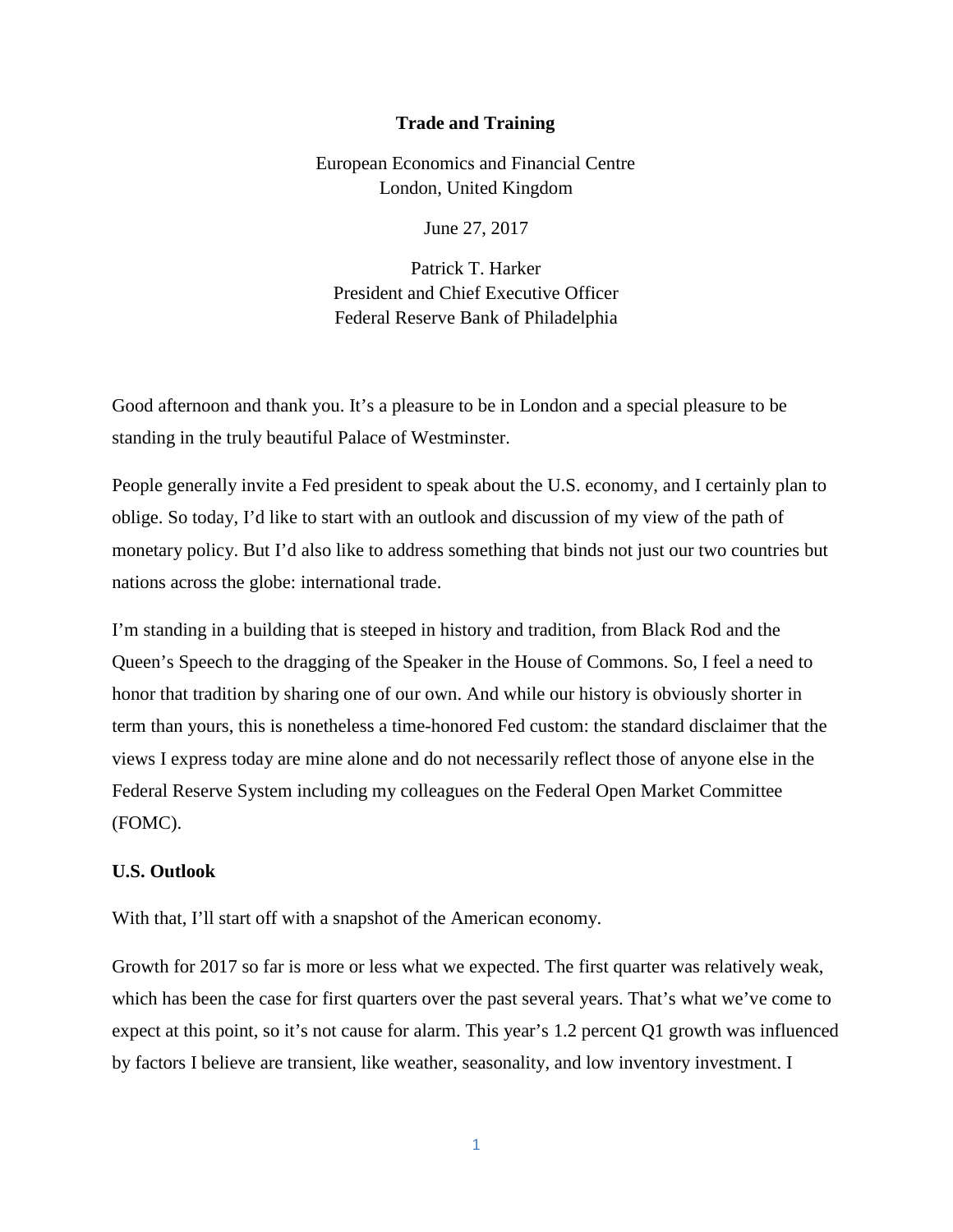expect second quarter growth to rebound and overall GDP growth for 2017 to average about 2.3 percent.

I'm aware of the pitfalls of economic forecasting — I believe the old maxim is that economists are people who will know tomorrow why the things they predicted yesterday didn't happen today. But I'll tempt fate by saying that I predict growth of just above 2 percent for 2018 and 2019. That's assuming that things unfold the way they have been. And if things do continue on their current path, that's frankly the rate of growth we should consider normal in the U.S.

Inflation has been a hot topic of conversation recently. The latest PCE numbers are from April, which show a downtick in both headline and core inflation, to 1.7 and 1.5 percent year-on-year, respectively. That was the second report in a row that had PCE heading in the wrong direction. Coupled with the most recent CPI data for May, which makes for the third of those reports to trend downward, it's prompted a lot of questions for Fed policymakers. Will soft inflation data derail our normalization plans?

I make this point frequently, but policymakers are wont to be repetitive, so I'll make it again. It's a mistake to get caught up in a single decimal point, report, or even a quarter's worth of data. The importance lies in underlying trends, and, in the case of inflation, I've seen the factors exerting downward pressure as temporary. That said, the Fed is data dependent, and, as information comes in, there's the possibility that those transitory factors may be less transitory than we thought.

For the meantime, therefore, I'm sticking to my outlook that we're on the right path, but I'm adjusting my view slightly on meeting our inflation goal from the end of 2017 to the beginning of 2018. This is the advanced economic practice of "hedging one's bets."

As for the labor market, I see very little slack left. The most recent data show an unemployment rate of 4.3 percent, the lowest the U.S. has seen in 16 years. That's either at or below the natural rate and reflects a steady tightening over the course of the expansion. I see that rate edging down even further over the course of the next couple of years before moving a few tenths of a percentage point back up again.

2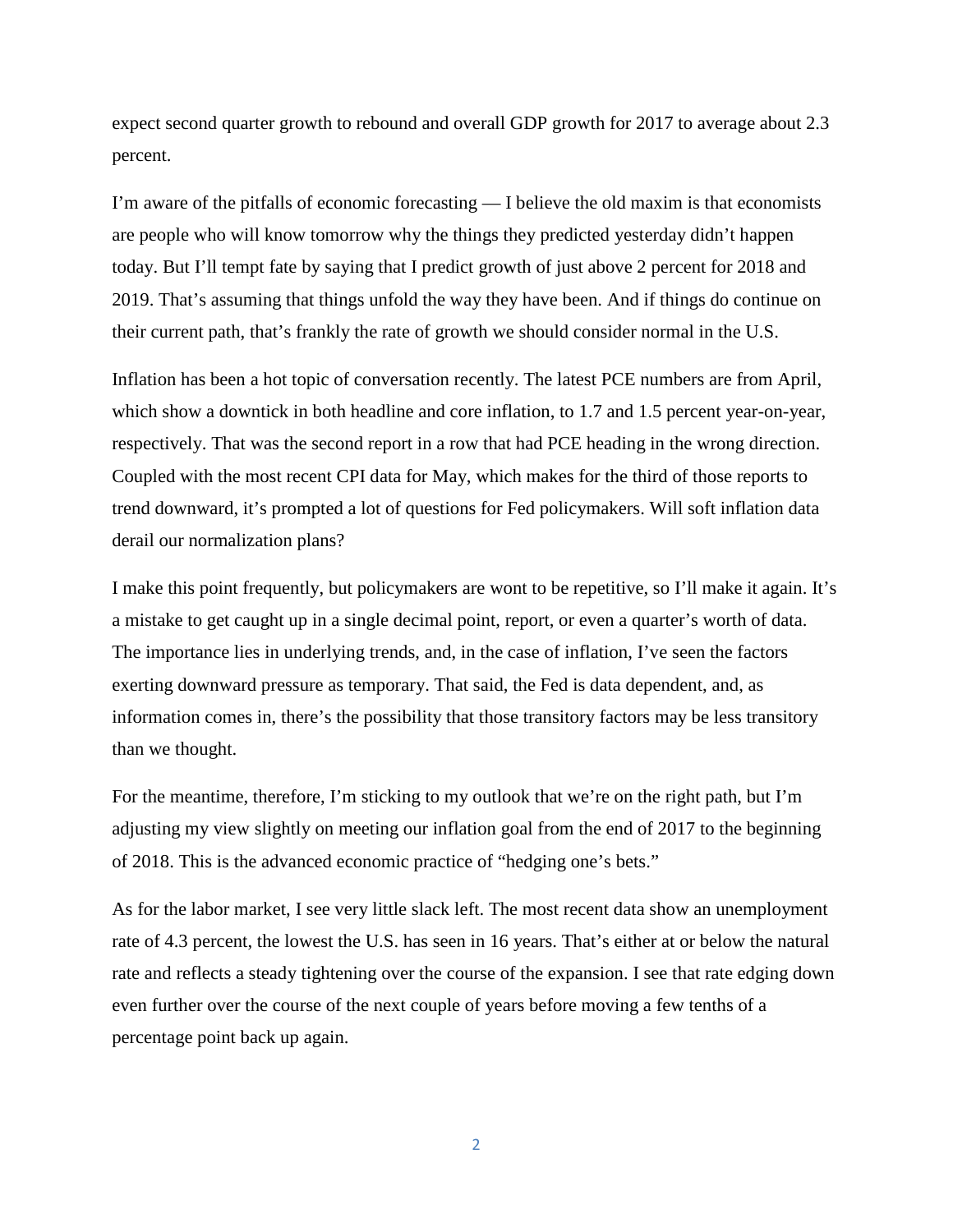Job creation remains strong, and you can see clearly in the JOLTS data that openings and quits continue to indicate a fairly tight market. I think we'll see an average of about 190,000 jobs a month for this year, which should fall to about 100,000 jobs a month by the end of 2019. Many headlines and commentators have responded to any month of job creation below 200,000 with, in my opinion, overreaction; much of the narrative around May's 138,000 number was anguished. But it was a good number for where we are right now. As we move forward on a downward glide path over the next couple of years, eventually reaching a pace of about 100,000 jobs a month, we should remember: That's going to be more than adequate to keep pace with population growth.

An area I have been hoping to see more improvement in is wage growth, and we're finally starting to see some upward pressure. I see wage growth of about 2.5 to 3 percent this year, which is very welcome.

Based on the strength of the economy, therefore, I still support the continued gradual removal of accommodation.

I still see another rate hike as appropriate for 2017, having already implemented two this year.

And we've recently announced the plan to unwind our \$4.5 trillion balance sheet. We debated a number of options but ultimately decided on a reduction of reinvestment in both Treasuries and mortgage-backed securities. It will start off slowly, build gradual momentum, and begin sometime this year — though I don't want to tie that to a date in the calendar or a rung on the inflation ladder. It will be predictable to the point of boredom; we will communicate our intentions clearly, with a good amount of lead time; and once the process commences, it will be essentially on autopilot.

The caveat, of course, is that this is dependent on things continuing to unfold as they have been. To adopt an adage from my host country this evening, policymakers agree with Macmillan on what we're wary of: "Events, dear boy, events."

Those events can take many forms, and, in the years following the financial crisis and subsequent recession in most of the world, we were reminded that sometimes they come from outside our own borders. I'm aware that the U.S. in some cases is more resilient; we're the ones who give the world the proverbial cold when we sneeze. But we're not immune. All our

3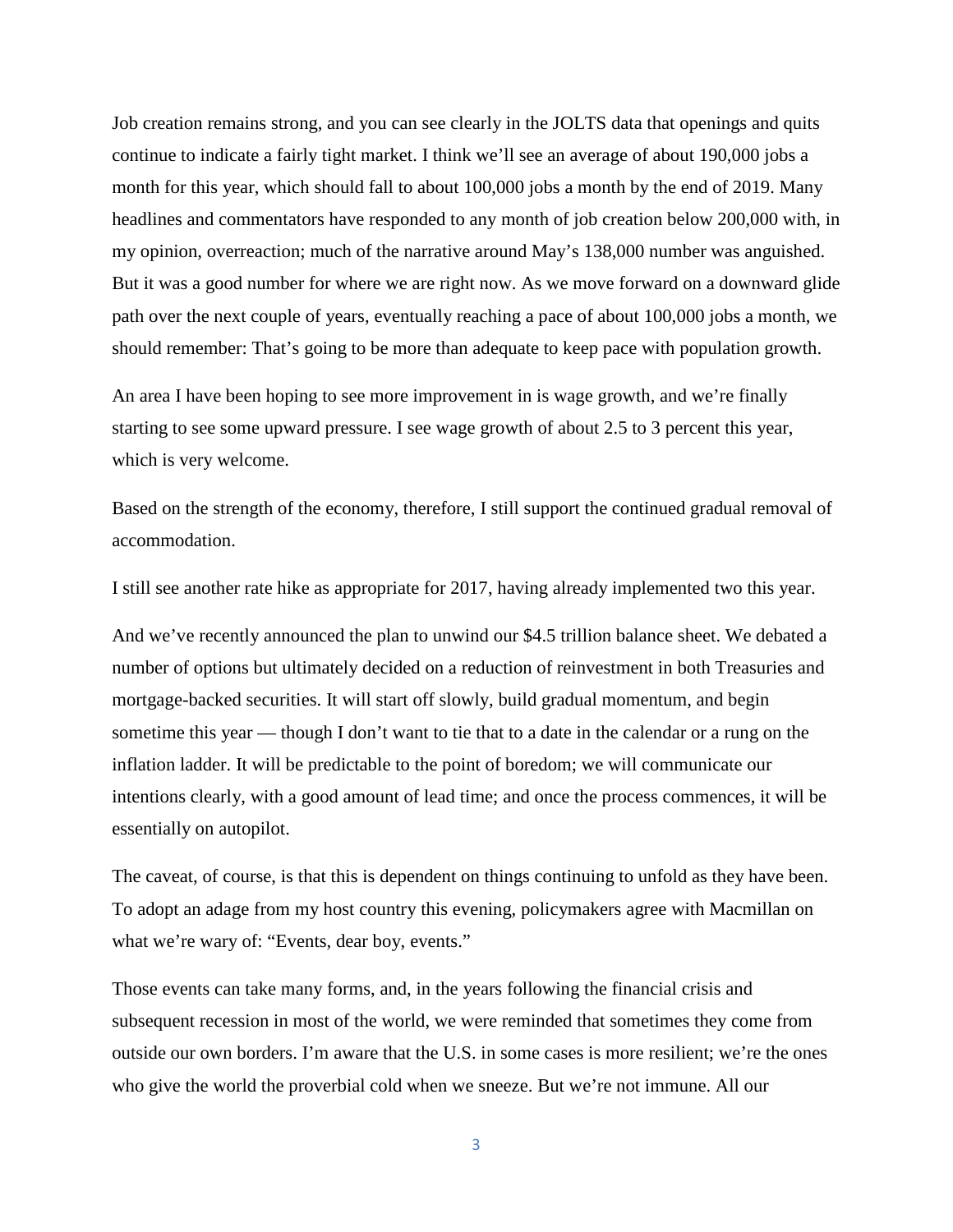economies have become more and more intertwined, and the discussion of national economics is now also a discussion of global economics.

# **Trade Gains: The Classics**

The fact is that all advanced economies rely on trade. It makes simple economic sense for nations to use their comparative advantages, focusing on goods that are relatively cheap for them to produce and importing those that are relatively expensive to make at home. International trade allows countries to focus on what they're good at, rather than spending valuable time and resources attempting to produce *every* good they need.<sup>[1](#page-4-0)</sup> International trade also addresses cyclical ups and downs, letting countries borrow in the lean times and build nest eggs in the boom ones.

More importantly, many countries would fail to be completely self-sustaining, owing to the simple limitations of natural and other resources. But even a country like the United States, which covers enough diverse territory with multiple resources to source most of what we need, relies on trade, because our economy depends on selling to our partners.

Then there is the overwhelming body of work arguing that trade fosters peace and cooperation. I don't believe I'm allowed to deliver a speech in the United Kingdom without mentioning the great Adam Smith, so here's my reference: From Adam Smith's view of mutually beneficial trade relationships fostering harmony to Bastiat's positing that trading nations will avoid war with one another, the idea that peace is wrought by intertwined economic fortunes is a wellestablished principle of economic thought.

# **The Production Chain Conundrum**

 $\overline{\phantom{a}}$ 

That, however, is the philosophical, borne out by data as it may be. From the practical side, there is the reality that many supply chains have become as intertwined as global economies. Products whose provenance is a single country no longer make up the entirety of trade. A tractor, for instance, may be made out of raw materials shipped from Asia to South America for processing,

<span id="page-4-0"></span><sup>1</sup> David Ricardo, *On the Principles of Political Economy and Taxation*. John Murray, Albemarle-Street (1817), print.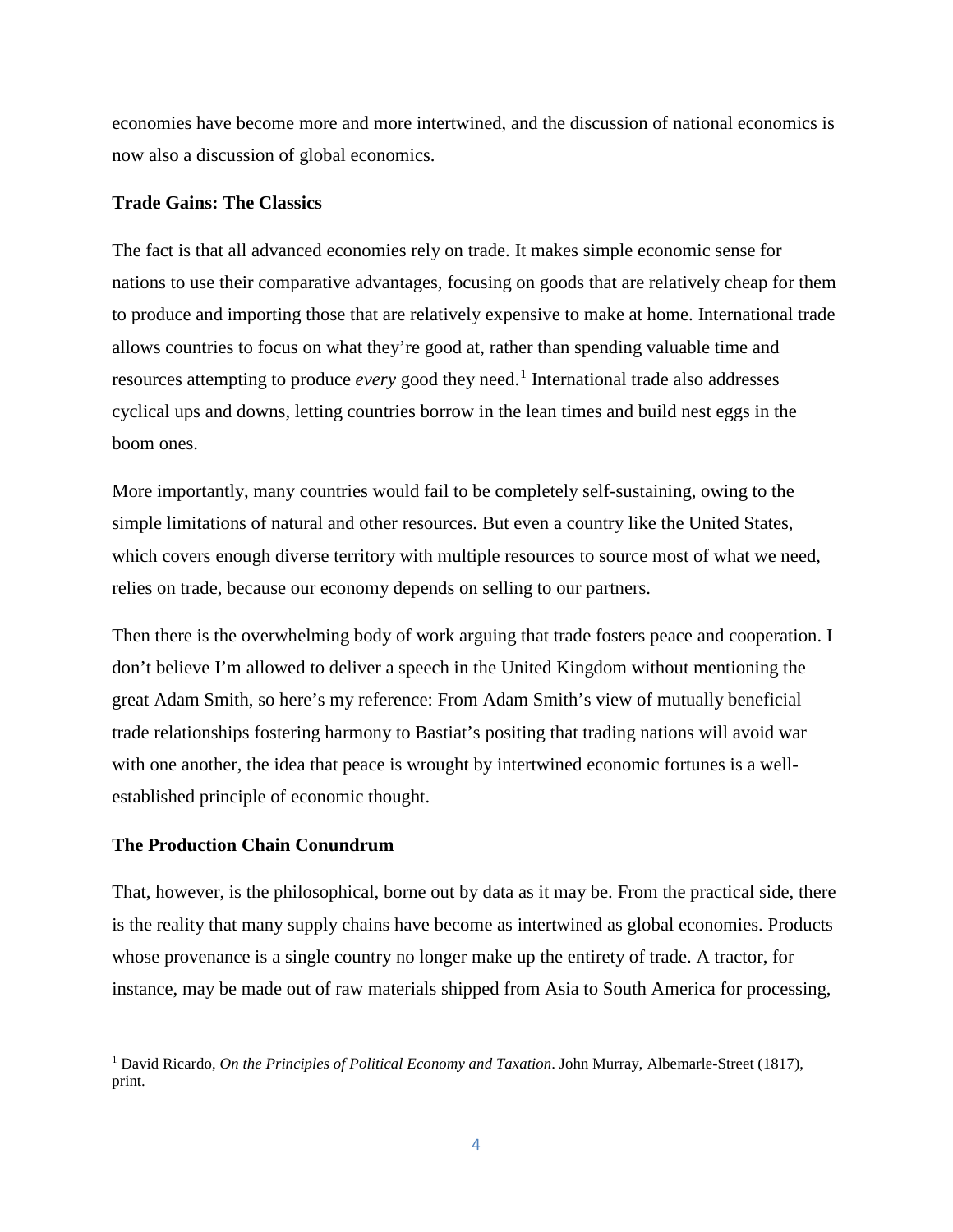then to North America to make the frame, then *back* to South America for finishing touches, then back to North America for sale, some domestically and some via the export market.

While this is an extensive chain of custody for any one product, it's generally done for efficiency's sake, utilizing countries' expertise and saving businesses money while delivering quality.[2](#page-5-0) It makes sense and benefits all parties involved.

But this kind of global production is particularly sensitive to trade protection because every time that tractor's parts cross a border, they face a potential tariff.

Here I will tread with extreme caution  $-$  I'm not in the business of dispensing advice to other policymakers, and I'm definitely not weighing in on trade policy for the U.S. or any other nation. From a purely economic perspective, however, our economies have become too integrated with one another to turn back. Trade on this level is unlikely to disappear — on the contrary, it's likely to increase — and that means even modest tariffs, if they are applied several times over to the same production chain, would be enough to disrupt a host of industries.

## **Trade's Influence on Growth and Income**

l

That would be a disservice to everyone, because trade is a net positive both on a national and individual level. Research shows that a 10 percent increase in trade is associated with a 5 percent increase in income per capita.<sup>[3](#page-5-1)</sup> Likewise, doubling a country's trade share can lead to an increase in GDP of an estimated 25 percent over the span of a decade.

History chronicles trade's effects. Economic development from 1800 to 1980 saw a steady rise in global inequality precisely because only developed economies were open to trade. When previously closed economies subsequently opened up, the trend was reversed.[4](#page-5-2) China is just one

<span id="page-5-0"></span><sup>2</sup> David Hummels, Jun Ishii, and Kei-Mu Yi, ["The Nature and Growth of Vertical Specialization in World](https://ideas.repec.org/a/eee/inecon/v54y2001i1p75-96.html)  [Trade,"](https://ideas.repec.org/a/eee/inecon/v54y2001i1p75-96.html) *[Journal of International Economics](https://ideas.repec.org/s/eee/inecon.html)*, 54:1 (June 2001), pp. 75–96.

<span id="page-5-1"></span><sup>3</sup> James Feyrer, "Trade and Income — Exploiting Time Series in Geography," National Bureau of Economic Research Working Paper 14910 (2009).

<span id="page-5-2"></span><sup>4</sup> David Dollar and Aart Kraay, ["Trade, Growth, and Poverty,](https://ideas.repec.org/a/ecj/econjl/v114y2004i493pf22-f49.html)" *[Economic Journal](https://ideas.repec.org/s/ecj/econjl.html)*, 114:493 (February 2004), pp. F22–F49.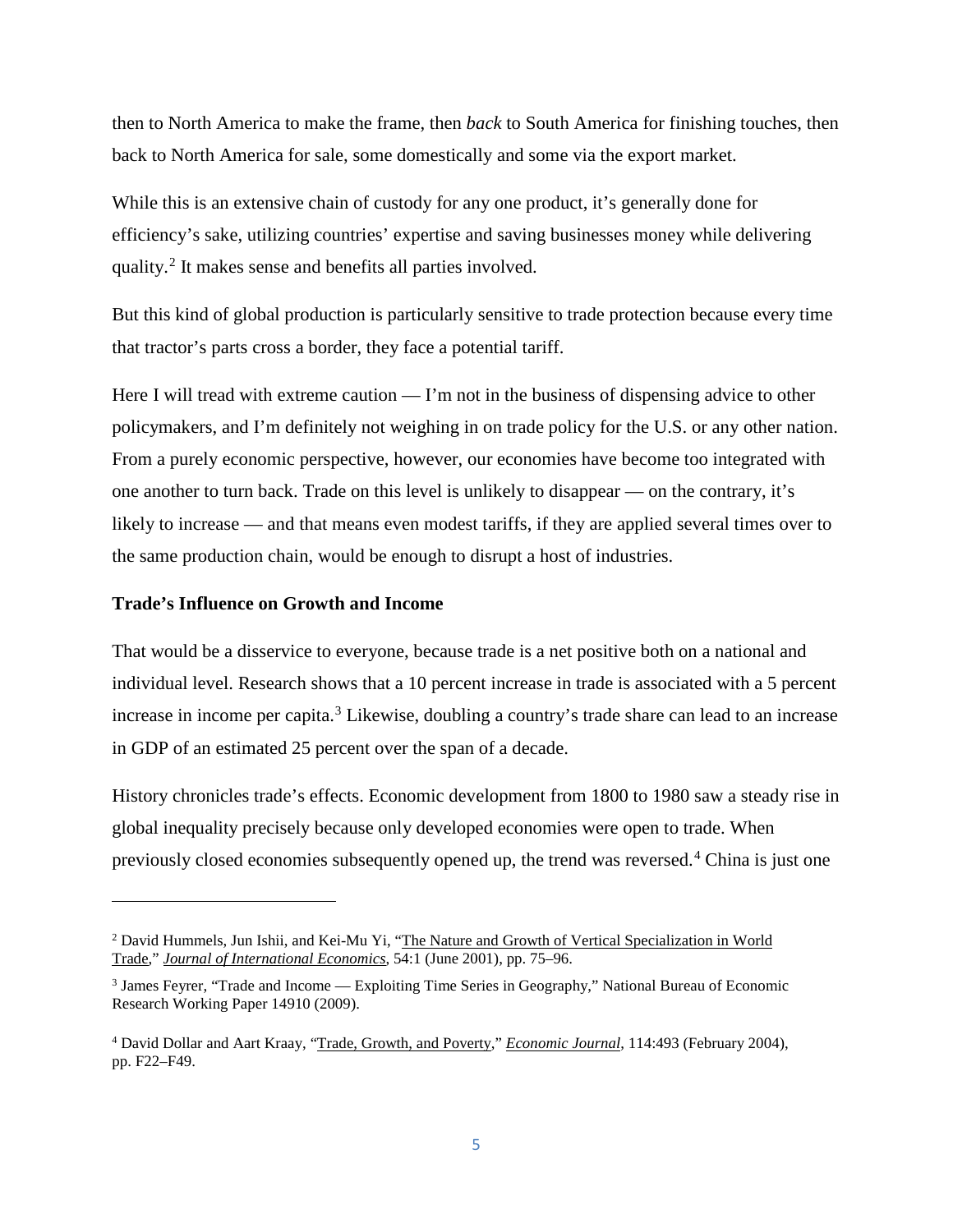— but perhaps the most discussed — example of how trade can rapidly reverse economic fates. Korea is another example, as are, increasingly, Vietnam and the Philippines.

Ultimately, international trade has helped mitigate global poverty: Although the world's population grew by 1.6 billion between 1980 and 2000, the number of people living in extreme poverty actually declined by up to 200 million.<sup>[5](#page-6-0)</sup> While trade can't take all the credit for that shift, it certainly played a role.<sup>[6](#page-6-1)</sup>

# **Harm over Help?**

If trade's benefits are so overwhelmingly positive, why has there been such animosity toward it? I think there are two reasons: First, there are common myths attached to trade and its effects. Second, there are, in fact, losers in the trade game, which is something we should take seriously.

One of the arguments against trade is the belief that low-wage countries unfairly compete against mature economies. Some believe this delivers the double blow of taking jobs away from developed countries while simultaneously allowing advanced economies to exploit their less developed counterparts.

A more accurate depiction is that low wages go hand in hand with lower productivity, meaning less developed economies do not, on the whole, have an edge. Additionally, as trade in these goods shifts, it frees up resources in more developed economies, letting them concentrate on more specialized goods made by skilled workers, who, in turn, earn higher wages.

As for lower wage countries, the simple math is that, without trade, those wages would be even lower.

# **The Costs of Trade**

That said, there are people who feel the downside of global trade more acutely than others.

<span id="page-6-0"></span><sup>&</sup>lt;sup>5</sup> "Poverty," World Bank, n.d., <http://data.worldbank.org/topic/poverty> (accessed September 27, 2016).

<span id="page-6-1"></span><sup>6</sup> Matthias Busse and Jens Koeniger, ["Trade and Economic Growth:](https://ideas.repec.org/a/ebl/ecbull/eb-15-00066.html) A Re-examination of the Empirical [Evidence,](https://ideas.repec.org/a/ebl/ecbull/eb-15-00066.html)" *[Economics Bulletin](https://ideas.repec.org/s/ebl/ecbull.html)*, 35:4, (2015), pp. 2862–2876.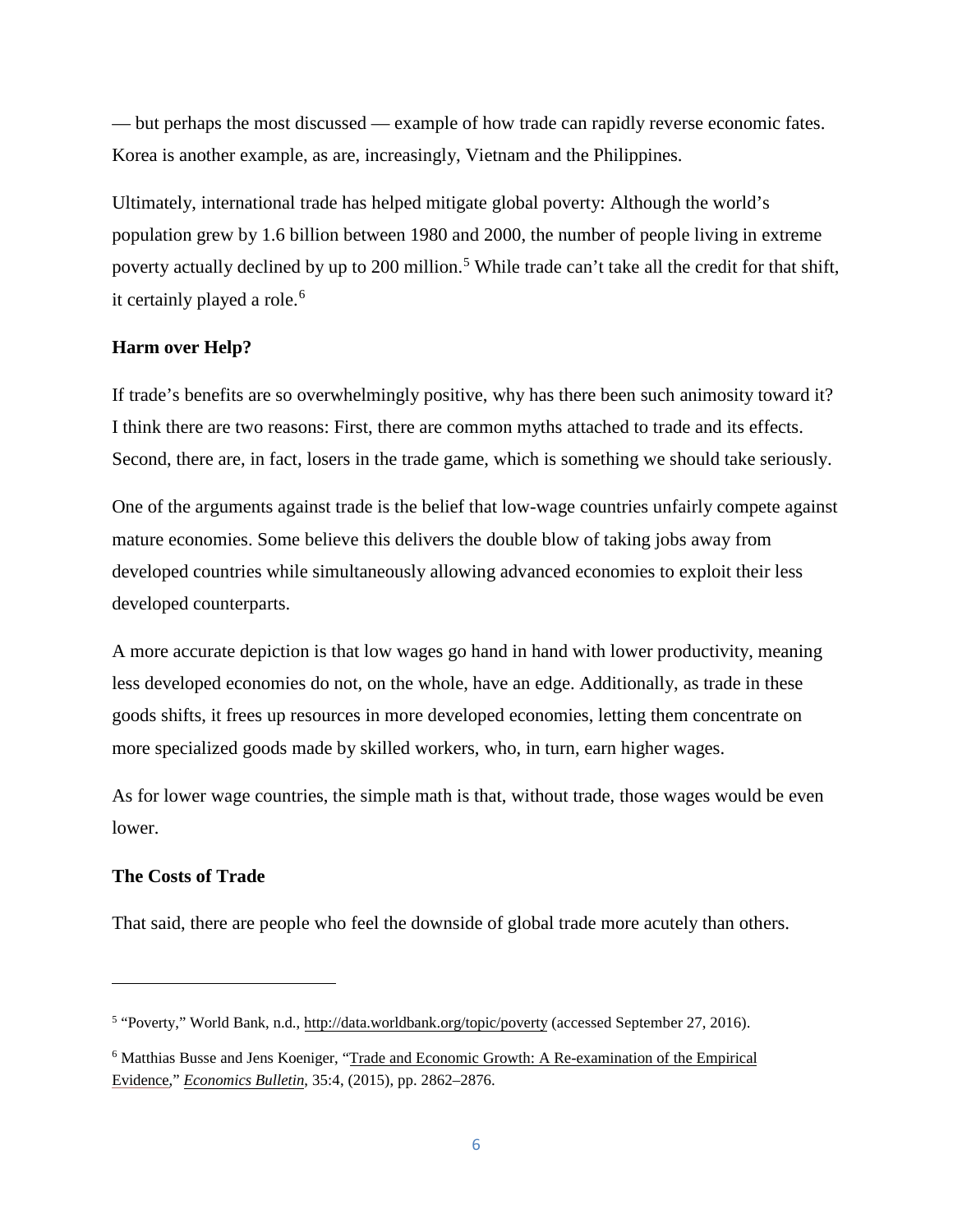Trade, on the whole, is a benefit. It makes products cheaper, including necessities like food, and countries tend to reap the rewards on a macro level.

But the many who benefit don't do so in a life-altering way; we aren't moved by a price change of a few dollars or cents in our everyday purchases. In the case of the United States, the relatively abundant supply of skilled workers benefit, while the unskilled portion of the labor force can, in fact, lose out to competition from abroad.

The rewards are reaped in breadth, spread among the 320-plus million people who live in the U.S. Those who suffer, however, do so on a profound level. Entire industries and the populations that depend on them are affected. Those effects are big and are taken on by a small number of people, increasing their burden.

There are a lot of reasons jobs in certain sectors have disappeared. Automation, changes in market preferences, and other factors have contributed to industry shifts. So, while trade does have real effects for some workers, much of the debate is muddied by the multiple contributors.

So, what can we do to help the people who've been negatively affected?

### **A Skilled Workforce**

Again, there isn't much that can be done to stop the trade train. The natural state of the human condition is to search for not just subsistence but for substance, and opening the door to trade generally makes things better, faster, and more affordable.

But we have to do something to help those who are displaced or disadvantaged. This is something of a conundrum with a labor market with so little slack left. We've reached a point where the competition is among employers vying for candidates rather than applicants vying for jobs. While there's some debate on the subject of the skills mismatch, research by my staff shows this is absolutely an issue. And while I know that the plural of "anecdote" isn't "data," it's definitely something I'm hearing from the business community across my District. A businessman I know has doubled the bays for his trucking repair business to keep up with demand, but half of them are empty because he can't find qualified mechanics. He's paying salaries of over \$100,000 a year, but he can't fill the jobs. That's because trucking repair doesn't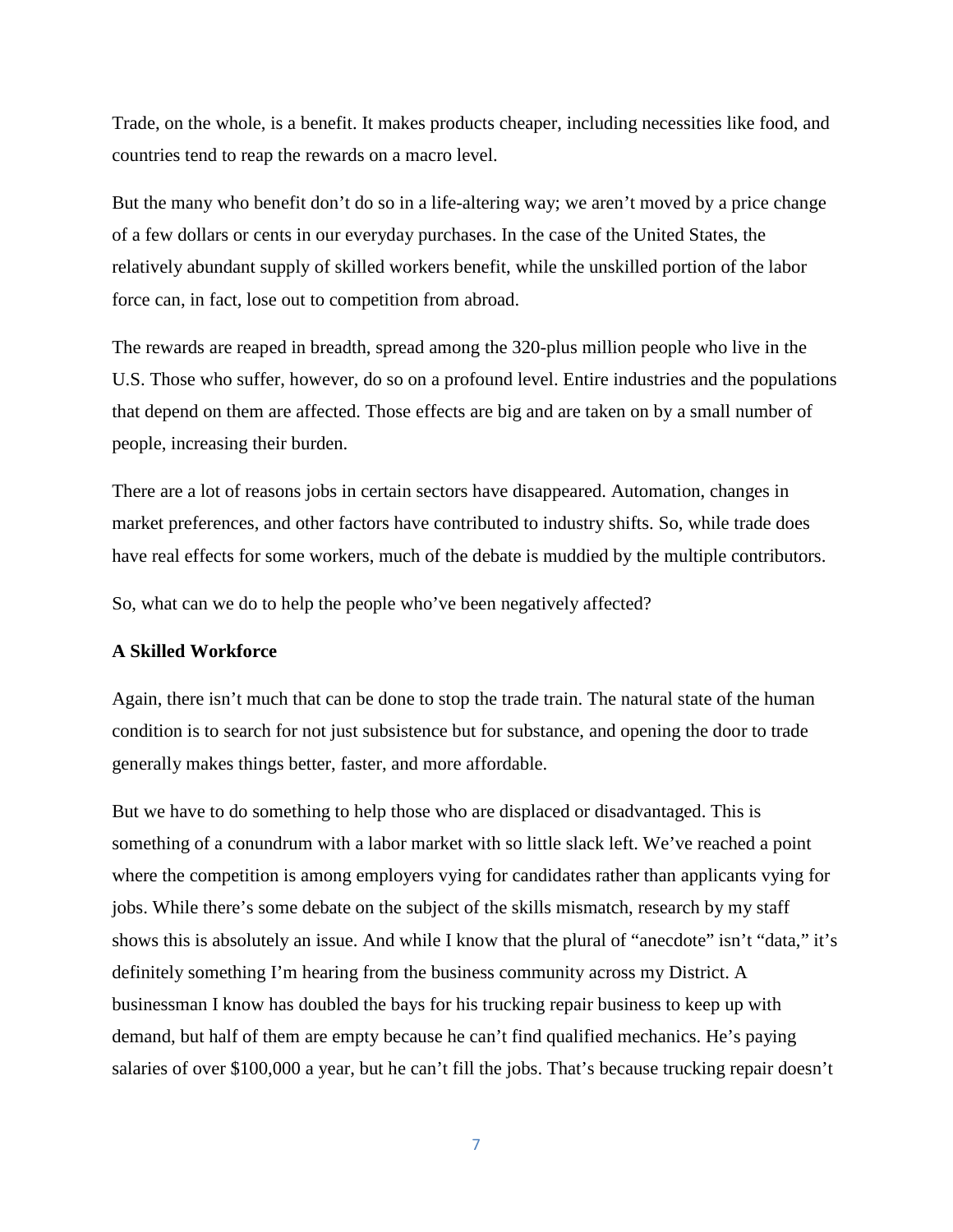just involve basic maintenance anymore; it requires digital skills. It reflects what we're consistently seeing: There are jobs but not enough people with the right training.

I'm using examples from my District, but we're seeing examples across the country. I should note that the Federal Reserve System is made up of 12 regional Banks in Districts across the country, along with the Board of Governors in Washington, D.C. My District is the smallest, comprising about two-thirds of Pennsylvania, southern New Jersey, and all of Delaware. In total, that's a little less than half of the United Kingdom.[7](#page-8-0) So, small for the U.S., but not insignificant by any means. And it's made up of multiple and diverse economies from postindustrial to rural, urban to suburban.

One solution to the skills gap is obviously training programs and more investment in practical education. My staff recently completed a guide to apprenticeships in our area to provide private sector organizations with information on how they can get involved. This is a good start, and the more research and data the better. But there also needs to be a cultural shift. At some point, vocational education took on a negative connotation, and that's a problem. Education shouldn't be one-size-fits-all. Not everyone wants or needs — or frankly should — take the traditional university route.

More research by my staff identified what they're calling "opportunity occupations," jobs that pay at or above the median wage but don't require a traditional four-year degree. If we can be more strategic about the way we train our rising and existing workforce, we can benefit both workers and employers.

We can't guarantee that every industry will be immune to whatever creative destruction comes its way. But we can instill a culture that prizes training and is therefore better able to adapt to change.

Again, I'm not telling anyone how to legislate. My only job is to offer data and economic reality.

 $\overline{\phantom{a}}$ 

<span id="page-8-0"></span><sup>7</sup> Robert Feenstra and Gordon Hanson, "Global Production Sharing and Rising Inequality: A Survey of Trade and Wages," National Bureau of Economic Research Working Paper 8372 (2001).